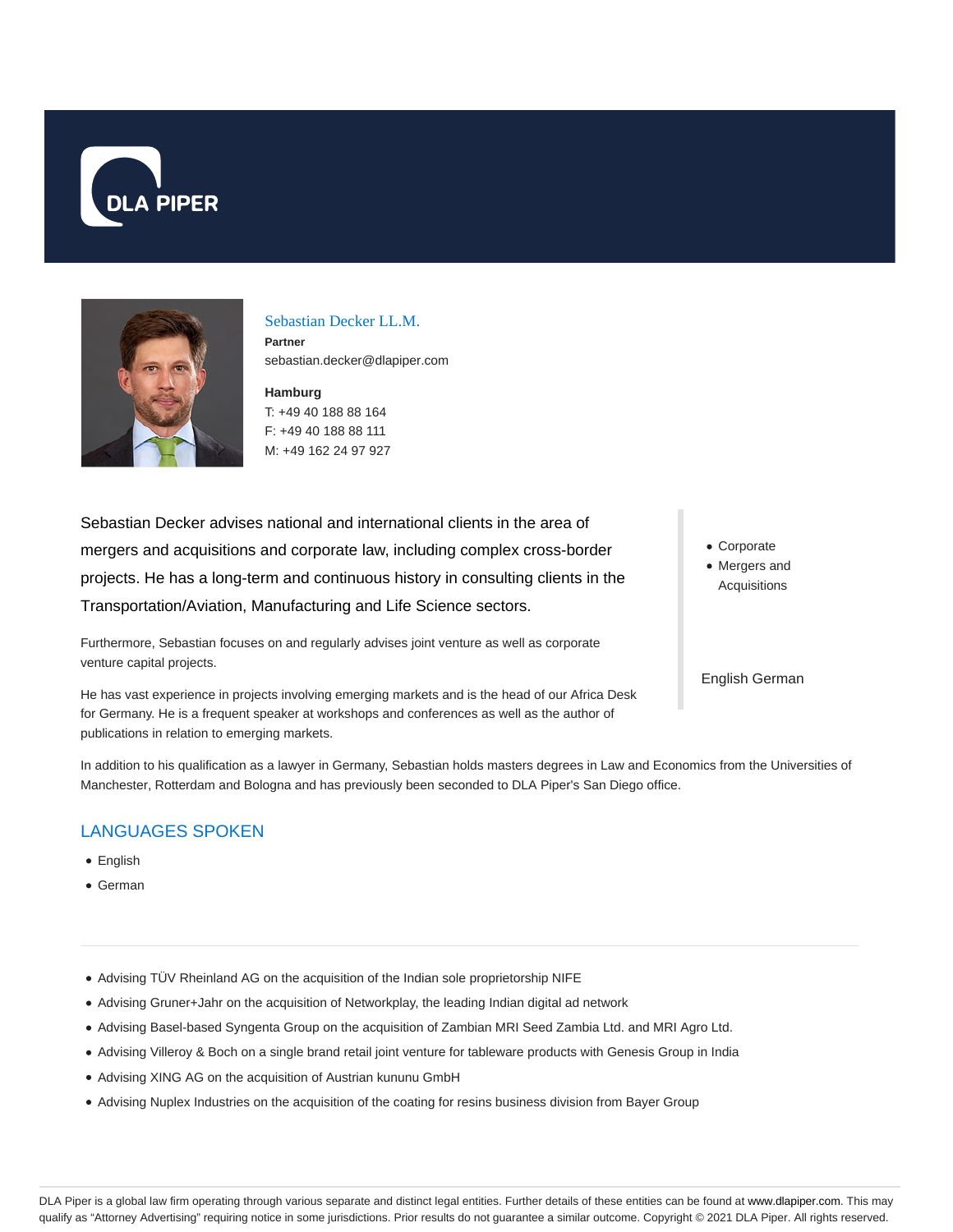# Professional Qualifications

Rechtsanwalt admitted with Hanseatische Rechtsanwaltskammer Hamburg

## **Recognitions**

- Legal 500 Germany 2022: Next generation lawyer and recommended for M&A: mid-sized deals (-EUR500 million); "excellent knowledge of the industry and works himself into every topic without wasting time"
- Handelsblatt in cooperation with Best Lawyers 2022: Recommended for corporate and M&A

## **Education**

- Ernst-Moritz-Arndt University Greifswald, Bachelor of Laws, LL.B., 2006
- Ernst-Moritz-Arndt University Greifswald, First State Examination, 2007
- University of Manchester, Erasmus University Rotterdam, University Bologna, Master in Law and Economics, LL.M., 2008
- Hanseatisches Oberlandesgericht, Second State Examination, 2011

### **NEWS**

**Best Lawyers / Handelsblatt recommends a total of 90 lawyers from DLA Piper in Germany**

#### 24 June 2022

This year, the U.S. publisher Best Lawyers has once again recognized numerous DLA Piper lawyers in Germany in various areas of law.

**DLA Piper advises Highberg Group on acquisition of Schickler Consulting**

9 March 2022

DLA Piper has advised the Highberg Group on the acquisition of consulting agency Schickler Unternehmensberatung in Hamburg.

**DLA Piper advises apoprojekt on the acquisition of Planungsgruppe Schneider & Partner**

#### 18 February 2022

DLA Piper has advised apoprojekt GmbH on the acquisition of Planungsgruppe Schneider & Partner Beratende Ingenieure mbH. The locations in Kamp-Lintfort and Düsseldorf were taken over on 1st January 2022.

**Best Lawyers / Handelsblatt recommends a total of 88 lawyers from DLA Piper in Germany**

25 June 2021

This year, the U.S. publisher Best Lawyers has once again recognized numerous DLA Piper lawyers in Germany in various areas of law. In total, Best Lawyers recommends 88 DLA Piper lawyers this year.

**DLA Piper advises KRAHN Chemie on acquisition of majority stakes in six companies from Jollis AB & Partners**

DLA Piper is a global law firm operating through various separate and distinct legal entities. Further details of these entities can be found at www.dlapiper.com. This may qualify as "Attorney Advertising" requiring notice in some jurisdictions. Prior results do not guarantee a similar outcome. Copyright © 2021 DLA Piper. All rights reserved.